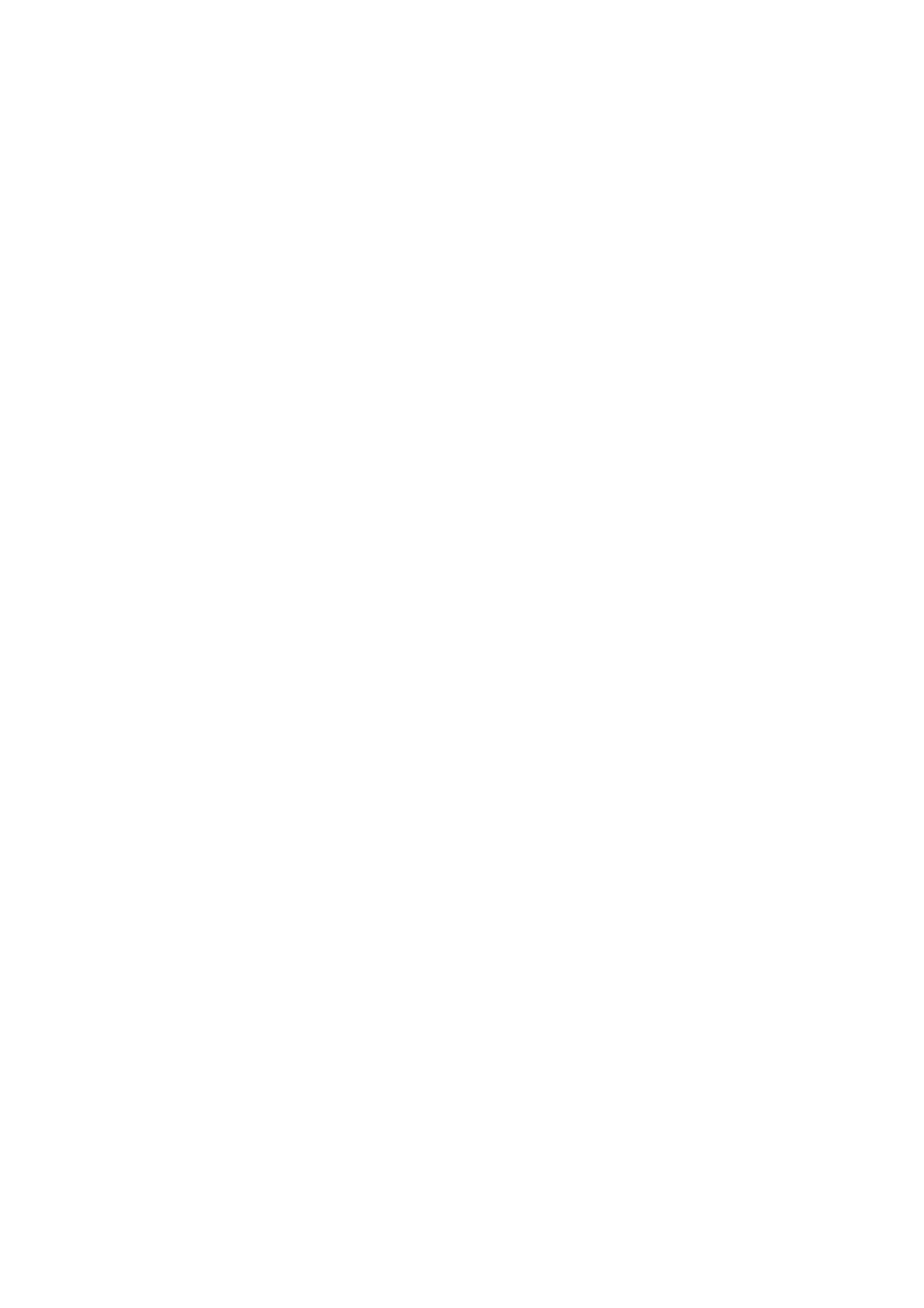$6\$7<\$6+(7)$ (',7,21 352'8**&2**'('

**Test method**

## **Safety Data Sheet**

## **Delta D77 Nut Grade Adhesive**

Product code: D77 Product code: D77

off and store in well-aired place. In the cases of special applications, it is recommended to check the chemical resistance with the manufacturer of the gloves.

#### **Skin protection**

Suitable protection of the body: Lab apron.

## **Respiratory protection**

Respiratory protection required in case of: insufficient ventilation. Generation/formation of aerosols Generation/formation of mist Suitable respiratory protective equipment: Combination filter device (DIN EN 141).. Type : A / P2/P3 The filter class must be suitable for the maximum contaminant concentration (gas/vapour/aerosol/particulates) that may arise when handling the product. If the concentration is exceeded, closed-circuit breathing apparatus must be used!

#### **Environmental exposure controls**

Do not empty into drains or the aquatic environment.

#### **SECTION 9: Physical and chemical properties**

#### **9.1. Information on basic physical and chemical properties**

| 1. Information on basic physical and chemical properties |                                                                                                                            |  |  |
|----------------------------------------------------------|----------------------------------------------------------------------------------------------------------------------------|--|--|
| Physical state:                                          | liquid                                                                                                                     |  |  |
| Colour:                                                  | Blue                                                                                                                       |  |  |
| Odour:                                                   | characteristic                                                                                                             |  |  |
|                                                          |                                                                                                                            |  |  |
| pH-Value:                                                | not determined                                                                                                             |  |  |
| Changes in the physical state                            |                                                                                                                            |  |  |
| Melting point:                                           | not determined                                                                                                             |  |  |
| Initial boiling point and boiling range:                 | not determined                                                                                                             |  |  |
| Flash point:                                             | not determined                                                                                                             |  |  |
| <b>Explosive properties</b><br>none/none                 |                                                                                                                            |  |  |
| Lower explosion limits:                                  | not determined                                                                                                             |  |  |
| Upper explosion limits:                                  | not determined                                                                                                             |  |  |
| <b>Oxidizing properties</b><br>none/none                 |                                                                                                                            |  |  |
| Vapour pressure:                                         | not determined                                                                                                             |  |  |
| Density:                                                 | not determined                                                                                                             |  |  |
| Viscosity / dynamic:                                     | not determined                                                                                                             |  |  |
| Solvent content:                                         | <2% - Data concerning the Directive<br>1999/13/EC on the limitation of emissions of<br>volatile organic compounds (VOC-RL) |  |  |

### **9.2. Other information**

No information available.

## **SECTION 10: Stability and reactivity**

### **10.1. Reactivity**

No information available.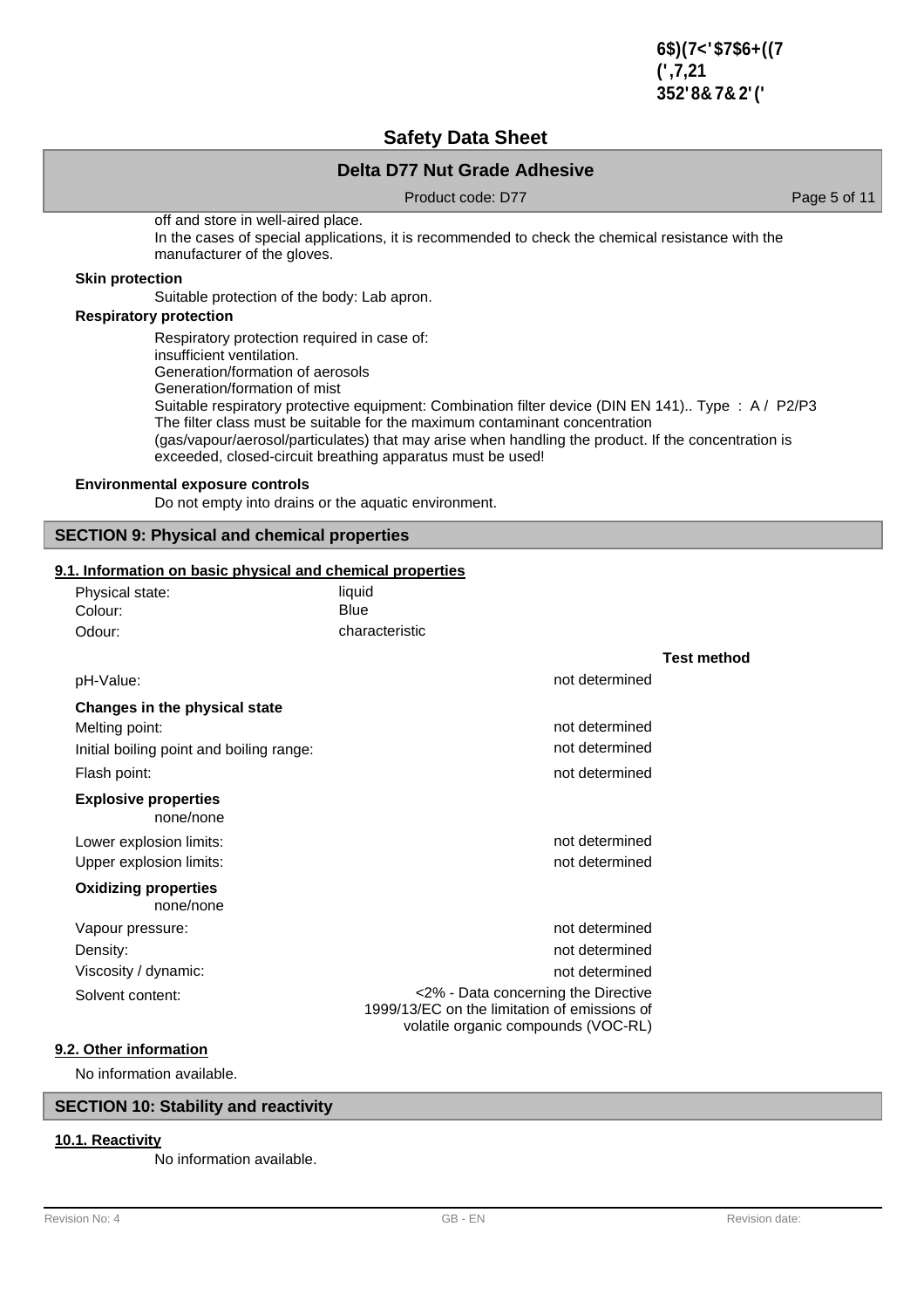

# **Safety Data Sheet**

## **Delta D77 Nut Grade Adhesive**

Product code: D77 Product code: D77

#### **10.2. Chemical stability**

Stable under normal storage and handling conditions.

#### **10.3. Possibility of hazardous reactions**

Materials to avoid: Strong acid. Oxidizing agents, strong. Alkalis (alkalis), concentrated.

#### **10.4. Conditions to avoid**

Protect against: Light. UV-radiation/sunlight. heat. cooling. moisture.

#### **10.5. Incompatible materials**

Materials to avoid: Strong acid. Oxidizing agents, strong. Alkalis (alkalis), concentrated.

#### **10.6. Hazardous decomposition products**

Can be released in case of fire: Carbon monoxide. Carbon dioxide (CO2). Nitrogen oxides (NOx).

#### **SECTION 11: Toxicological information**

#### **11.1. Information on toxicological effects**

#### **Toxicocinetics, metabolism and distribution**

No information available.

#### **Acute toxicity**

Based on available data, the classification criteria are not met.

## **Acute toxicity**

| CAS No    | Chemical name                                                   |            |             |         |                      |
|-----------|-----------------------------------------------------------------|------------|-------------|---------|----------------------|
|           | <b>Exposure routes</b>                                          | Method     | Dose        | Species | Source               |
| 3290-92-4 | propylidynetrimethyl trimethacrylate                            |            |             |         |                      |
|           | loral                                                           | LD50       | >2000 mg/kg | Rat.    | <b>IECHA Dossier</b> |
|           | dermal                                                          | LD50       | >2000 mg/kg | Rabbit. | <b>ECHA Dossier</b>  |
| 80-15-9   | cumene hydroperoxide, alpha, alpha-dimethylbenzyl hydroperoxide |            |             |         |                      |
|           | loral                                                           | LD50       | 382 mg/kg   | Rat.    | IIUCLID              |
|           | dermal                                                          | LD50       | 500 mg/kg   | Rat.    | <b>IRTECS</b>        |
|           | inhalative (4 h) vapour                                         | LC50       | (200) mg/l  | Mouse.  | <b>IIUCLID</b>       |
|           | inhalative aerosol                                              | <b>ATE</b> | $0.5$ mg/l  |         |                      |
| 114-83-0  | 2'-Phenylacetohydrazide                                         |            |             |         |                      |
|           | loral                                                           | LD50       | $270$ mg/kg | Mouse.  |                      |
|           |                                                                 |            |             |         |                      |

#### **Irritation and corrosivity**

Causes serious eye irritation.

#### **Sensitising effects**

May cause an allergic skin reaction. (Polyglycol dimethacrylate), (2'-Phenylacetohydrazide)

Respiratory or skin sensitisation:

People who suffer from skins problems, asthma, allergies, chronic or recurring respiratory illnesses must not be deployed in processes, which use this substance.

#### **STOT-single exposure**

May cause respiratory irritation. (2'-Phenylacetohydrazide)

### **Severe effects after repeated or prolonged exposure**

Based on available data, the classification criteria are not met. propylidynetrimethyl trimethacrylate:

Chronic oral toxicity (45d, Rat.) NOAEL = >900 mg/kg(bw)/day; literature infomation: ECHA Dossier

cumene hydroperoxide, alpha,alpha-dimethylbenzyl hydroperoxide: Subchronic inhalative toxicity (Rat.) NOAEC = 31 mg/m3; literature infomation: ECHA Dossier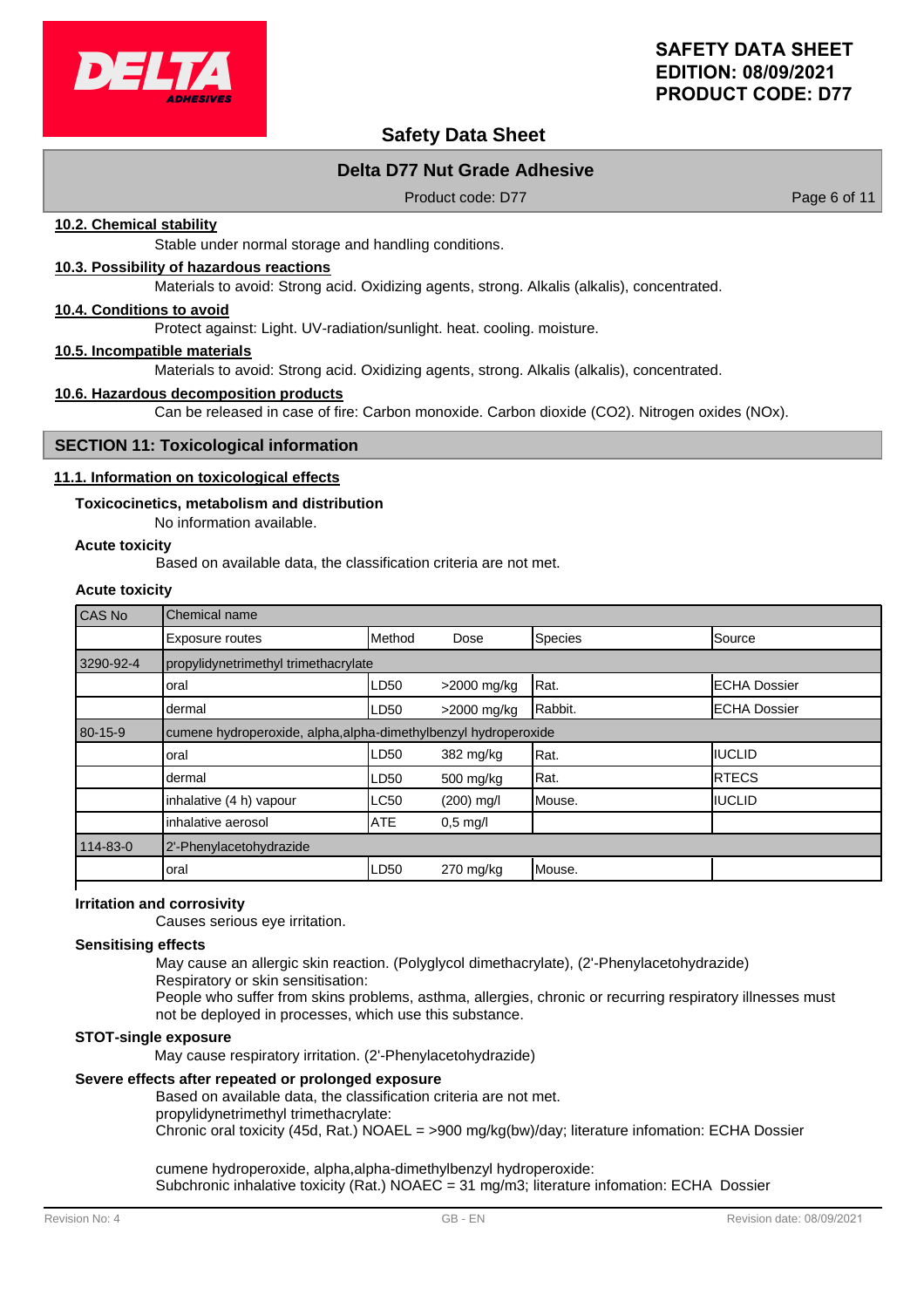

## **Safety Data Sheet**

## **Delta D77 Nut Grade Adhesive**

Product code: D77 Product code: D77

#### **Carcinogenic/mutagenic/toxic effects for reproduction**

Based on available data, the classification criteria are not met. propylidynetrimethyl trimethacrylate:

In-vitro mutagenicity:

OECD Guideline 471 (Bacterial Reverse Mutation Assay) = negative. literature infomation: ECHA Dossier OECD Guideline 476 (In vitro Mammalian Cell Gene Mutation Test) = negative. literature infomation: ECHA Dossier

OECD Guideline 473 (In vitro Mammalian Chromosome Aberration Test) = positive (with metabolic activation). = negative (without metabolic activation). literature infomation: ECHA Dossier In-vivo mutagenicity:

OECD Guideline 486 (Unscheduled DNA Synthesis (UDS) Test with Mammalian Liver Cells in vivo) = negative. literature infomation: ECHA Dossier

OECD Guideline 474 (Mammalian Erythrocyte Micronucleus Test) = negative. literature infomation: ECHA Dossier

Reproductive toxicity: (45d, Rat.) NOAEL = >900 mg/kg(bw)/day; literature infomation: ECHA Dossier

cumene hydroperoxide, alpha,alpha-dimethylbenzyl hydroperoxide: In-vitro mutagenicity:OECD Guideline 471 (Bacterial Reverse Mutation Assay) = positive. literature infomation: ECHA Dossier No experimental indications of mutagenicity in-vivo exist. literature infomation: ECHA Dossier

#### **Aspiration hazard**

Based on available data, the classification criteria are not met.

#### **Specific effects in experiment on an animal**

No information available.

#### **SECTION 12: Ecological information**

#### **12.1. Toxicity**

| l CAS No  | Chemical name                                                   |                   |                     |  |                                        |                      |
|-----------|-----------------------------------------------------------------|-------------------|---------------------|--|----------------------------------------|----------------------|
|           | Aquatic toxicity                                                | <b>I</b> Method   | Dose                |  | [h]   [d] Species                      | Source               |
| 3290-92-4 | propylidynetrimethyl trimethacrylate                            |                   |                     |  |                                        |                      |
|           | Acute fish toxicity                                             | <b>LC50</b>       | $2,0$ mg/l          |  | 96 hOncorhynchus mykiss                | <b>ECHA Dossier</b>  |
|           | Acute algae toxicity                                            | ErC <sub>50</sub> | $3,88$ mg/l         |  | 72 hlPseudokirchnerella<br>subcapitata | <b>ECHA Dossier</b>  |
|           | Acute crustacea toxicity                                        | EC50              | $9,22 \text{ mq/l}$ |  | 48 h Daphnia magna                     | <b>IECHA Dossier</b> |
| 80-15-9   | cumene hydroperoxide, alpha, alpha-dimethylbenzyl hydroperoxide |                   |                     |  |                                        |                      |
|           | Acute fish toxicity                                             | <b>LC50</b>       | $3,9$ mg/l          |  | 96 hOncorhynchus mykiss                | <b>ECHA Dossier</b>  |
|           | Acute algae toxicity                                            | ErC <sub>50</sub> | $3,1$ mg/l          |  | 72 h Desmodesmus subspicatus           | <b>ECHA Dossier</b>  |
|           | Acute crustacea toxicity                                        | EC <sub>50</sub>  | 18,84 mg/l          |  | 48 h Daphnia magna                     | <b>ECHA Dossier</b>  |

#### **12.2. Persistence and degradability**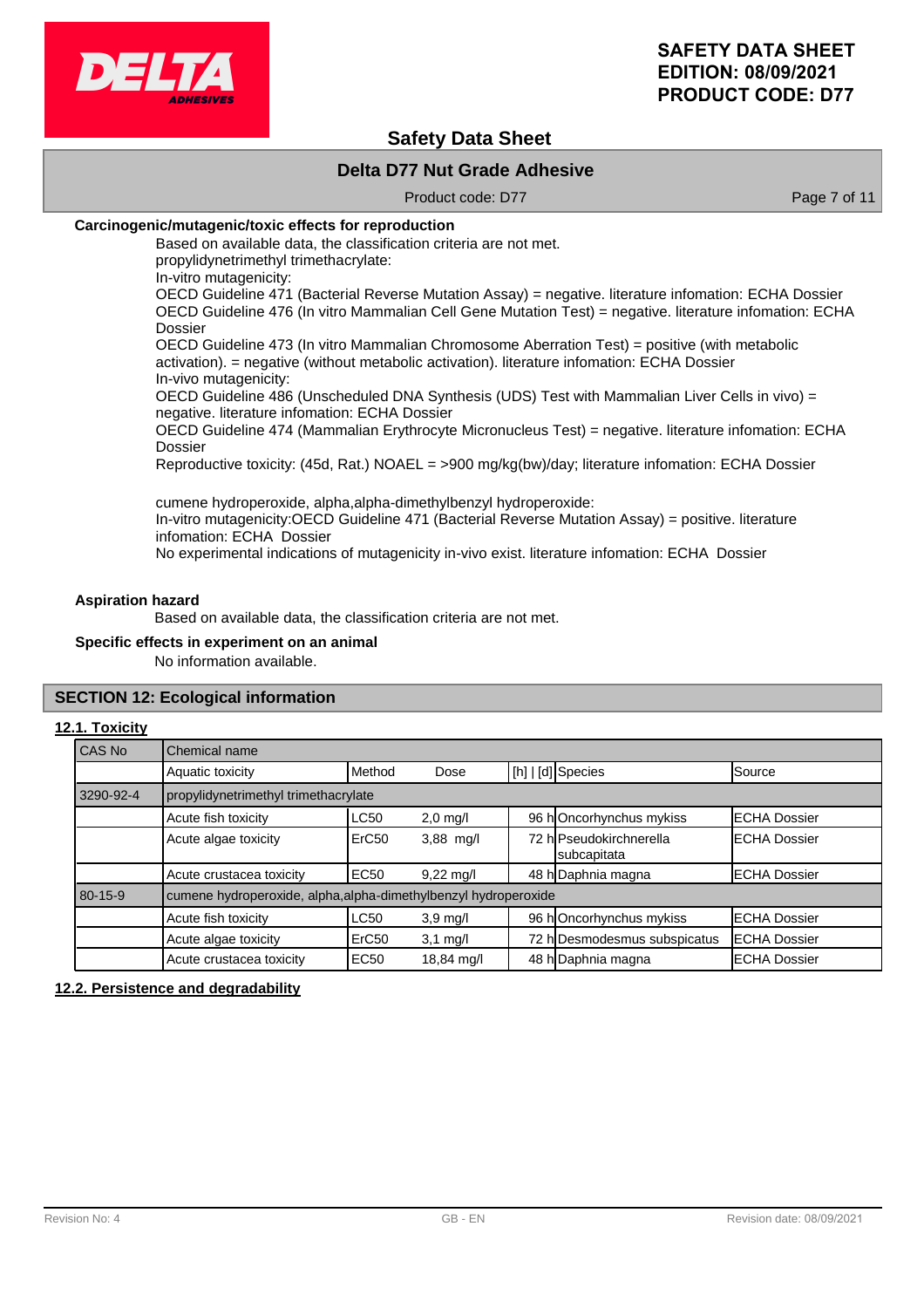

## **Safety Data Sheet**

# **Delta D77 Nut Grade Adhesive** Product code: D77 Product code: D77 CAS No Chemical name Method Value d Source Evaluation 3290-92-4 propylidynetrimethyl trimethacrylate OECD Guideline 301 B **53%** 28 ECHA Dossier Product is not easily biodegradable. 80-15-9 cumene hydroperoxide, alpha,alpha-dimethylbenzyl hydroperoxide OECD 301B / ISO 9439 / EWG 92/69 Anhang V, C.4-C 3% 28 ECHA Dossier Not easily bio-degradable (according to OECD-criteria).

#### **12.3. Bioaccumulative potential**

#### **Partition coefficient n-octanol/water**

| <b>ICAS No</b> | <b>I</b> Chemical name                                          | Log Pow |
|----------------|-----------------------------------------------------------------|---------|
| 3290-92-4      | propylidynetrimethyl trimethacrylate                            | 3.53    |
| $180 - 15 - 9$ | cumene hydroperoxide, alpha, alpha-dimethylbenzyl hydroperoxide | 2.16    |

### **12.4. Mobility in soil**

No data available

## **12.5. Results of PBT and vPvB assessment**

No data available

### **12.6. Other adverse effects**

No data available

#### **Further information**

Do not empty into drains or the aquatic environment.

### **SECTION 13: Disposal considerations**

#### **13.1. Waste treatment methods**

#### **Advice on disposal**

Waste disposal according to official state regulations. Consult the local waste disposal expert about waste disposal. Cleaned containers may be recycled.

#### **Waste disposal number of waste from residues/unused products**

080409 WASTES FROM THE MANUFACTURE, FORMULATION, SUPPLY AND USE (MFSU) OF COATINGS (PAINTS, VARNISHES AND VITREOUS ENAMELS), ADHESIVES, SEALANTS AND PRINTING INKS; wastes from MFSU of adhesives and sealants (including waterproofing products); waste adhesives and sealants containing organic solvents or other dangerous substances Classified as hazardous waste.

#### **Waste disposal number of used product**

WASTES FROM THE MANUFACTURE, FORMULATION, SUPPLY AND USE (MFSU) OF COATINGS (PAINTS, VARNISHES AND VITREOUS ENAMELS), ADHESIVES, SEALANTS AND PRINTING INKS; wastes from MFSU of adhesives and sealants (including waterproofing products); waste adhesives and sealants containing organic solvents or other dangerous substances Classified as hazardous waste. 080409

## **Waste disposal number of contaminated packaging**

WASTE PACKAGING; ABSORBENTS, WIPING CLOTHS, FILTER MATERIALS AND PROTECTIVE CLOTHING NOT OTHERWISE SPECIFIED; packaging (including separately collected municipal packaging waste); packaging containing residues of or contaminated by dangerous substances Classified as hazardous waste. 150110

#### **Contaminated packaging**

Handle contaminated packaging in the same way as the substance itself.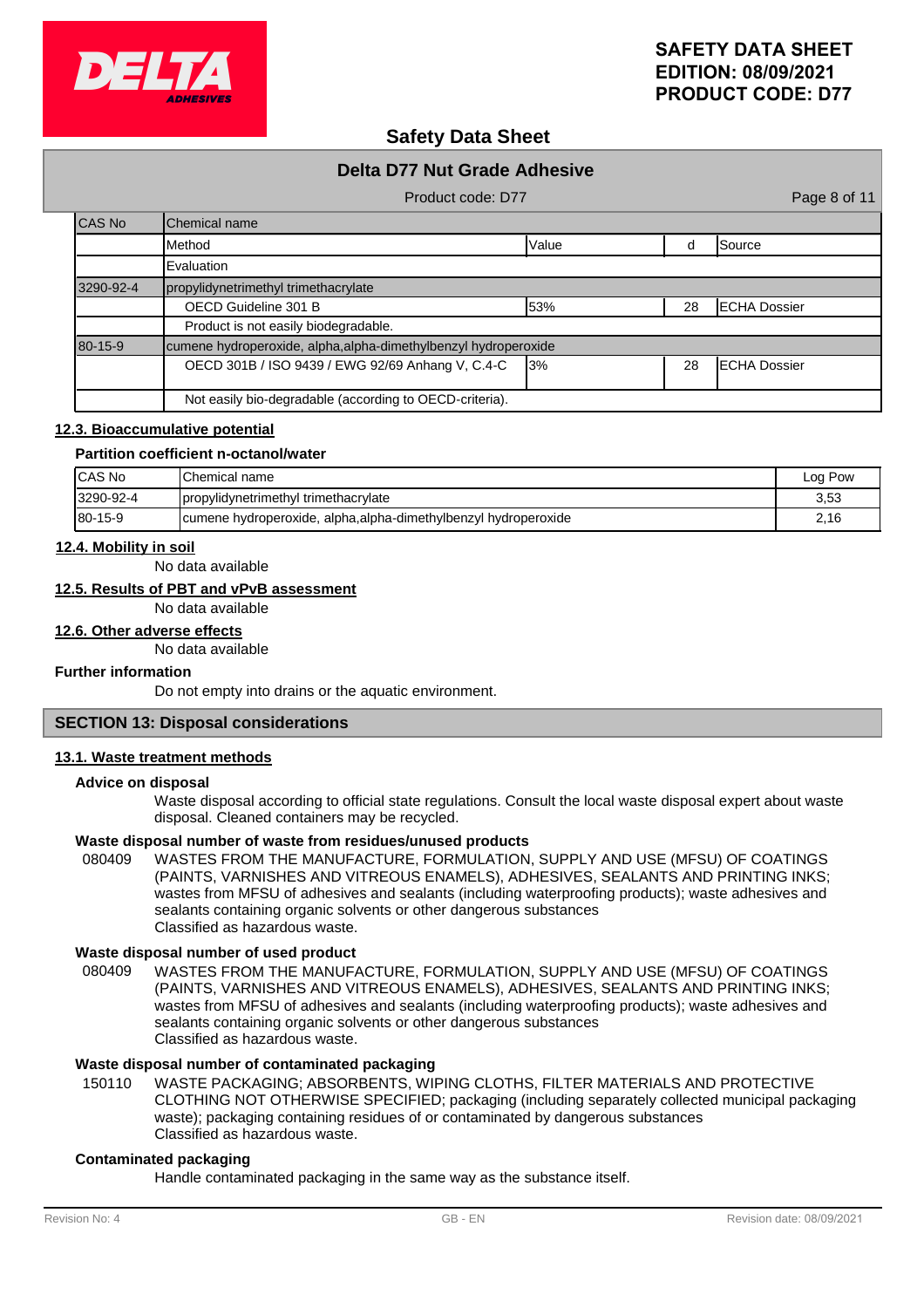

## **Safety Data Sheet**

## **Delta D77 Nut Grade Adhesive**

Product code: D77 Product code: D77

#### **SECTION 14: Transport information**

#### **Land transport (ADR/RID)**

**14.1. UN number:** Not restricted

#### **Other applicable information (land transport)**

Not restricted

#### **Inland waterways transport (ADN)**

**14.1. UN number:** Not restricted

#### Not restricted **Other applicable information (inland waterways transport)**

**Marine transport (IMDG)**

### **14.1. UN number:** Not restricted

Not restricted **Other applicable information (marine transport)**

#### **Air transport (ICAO)**

#### 14.1. UN number: Not restricted

#### Not restricted **Other applicable information (air transport)**

**14.5. Environmental hazards**

ENVIRONMENTALLY HAZARDOUS: no

## **14.6. Special precautions for user**

refer to chapter 6-8

#### **14.7. Transport in bulk according to Annex II of MARPOL73/78 and the IBC Code**

irrelevant

## **SECTION 15: Regulatory information**

## **15.1. Safety, health and environmental regulations/legislation specific for the substance or mixture**

#### **EU regulatory information**

1999/13/EC (VOC): <2 %; VOC Directive 2004/42/EC: <20 g/l

#### **Additional information**

The preparation is dangerous in the sense of Directive 1999/45/EC. This preparation is hazardous in the sense of regulation (EC) No 1272/2008 [GHS]. Not subject to regulation 96/82/EC. REACH 1907/2006 Appendix XVII, No 3

#### **National regulatory information**

Employment restrictions: Observe employment restrictions for young people. Water contaminating class (D): 3 - highly water contaminating

#### **15.2. Chemical safety assessment**

Chemical safety assessments for substances in this mixture were not carried out.

## **SECTION 16: Other information**

#### **Changes**

Rev. 1,00, 23.10.2014, Initial release

#### **Abbreviations and acronyms**

ADR: Accord européen sur le transport des marchandises dangereuses par Route (European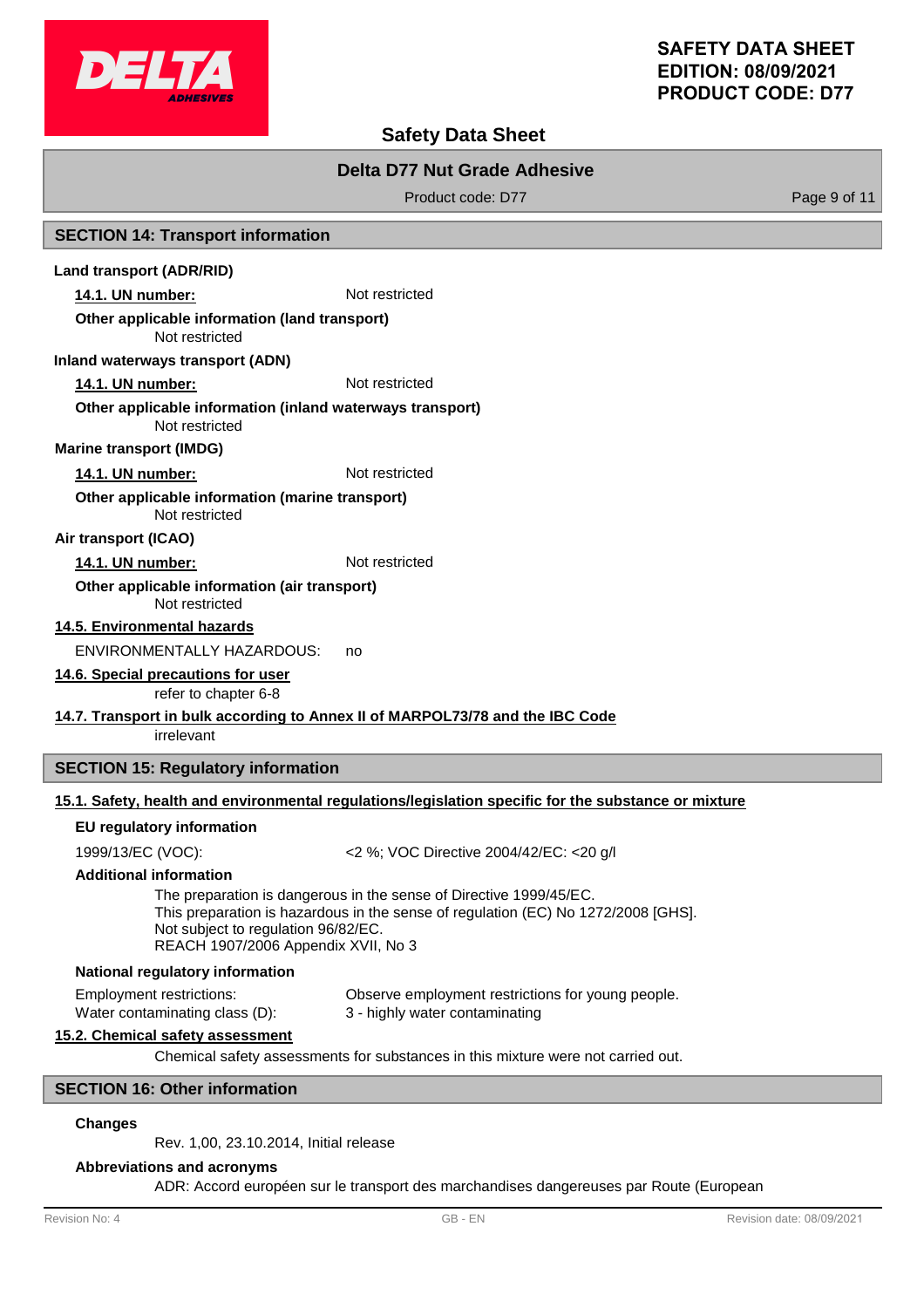

# **Safety Data Sheet**

## **Delta D77 Nut Grade Adhesive**

Product code: D77 Product code: D77

Agreement concerning the International Carriage of Dangerous Goods by Road) RID: Règlement international concernant le transport des marchandises dangereuses par chemin de fer

(Regulations Concerning the International Transport of Dangerous Goods by Rail)

IMDG: International Maritime Code for Dangerous Goods

IATA: International Air Transport Association

IATA-DGR: Dangerous Goods Regulations by the "International Air Transport Association" (IATA) ICAO: International Civil Aviation Organization

ICAO-TI: Technical Instructions by the "International Civil Aviation Organization" (ICAO)

GHS: Globally Harmonized System of Classification and Labelling of Chemicals

EINECS: European Inventory of Existing Commercial Chemical Substances

CAS: Chemical Abstracts Service (division of the American Chemical Society)

LC50: Lethal concentration, 50 percent

LD50: Lethal dose, 50 percent

NOAEL: No observed adverse effect level

### **Full text of R phrases referred to under Sections 2 and 3**

| 07         | May cause fire.                                                                               |
|------------|-----------------------------------------------------------------------------------------------|
| 21/22      | Harmful in contact with skin and if swallowed.                                                |
| 23         | Toxic by inhalation.                                                                          |
| 25         | Toxic if swallowed.                                                                           |
| 34         | Causes burns.                                                                                 |
| 36/37      | Irritating to eyes and respiratory system.                                                    |
| 36/37/38   | Irritating to eyes, respiratory system and skin.                                              |
| 36/38      | Irritating to eyes and skin.                                                                  |
| 43         | May cause sensitisation by skin contact.                                                      |
| 48/20/22   | Harmful: danger of serious damage to health by prolonged exposure through inhalation and if   |
| swallowed. |                                                                                               |
| 51         | Toxic to aquatic organisms.                                                                   |
| 52         | Harmful to aquatic organisms.                                                                 |
| 52/53      | Harmful to aquatic organisms, may cause long-term adverse effects in the aquatic environment. |
| 53         | May cause long-term adverse effects in the aguatic environment.                               |

#### **Full text of H statements referred to under Sections 2 and 3**

- H242 Heating may cause a fire.<br>
H301 Toxic if swallowed.
- Toxic if swallowed.
- H302 Harmful if swallowed.
- H312 Harmful in contact with skin.
- H314 Causes severe skin burns and eye damage.
- H315 Causes skin irritation.
- H317 May cause an allergic skin reaction.
- H319 Causes serious eye irritation.<br>
H331 Toxic if inhaled.
- Toxic if inhaled.
- H335 May cause respiratory irritation.
- H373 May cause damage to organs through prolonged or repeated exposure.
- H411 Toxic to aquatic life with long lasting effects.
- H412 Harmful to aquatic life with long lasting effects.

## **Further Information**

The above information describes exclusively the safety requirements of the product and is based on our present-day knowledge. The information is intended to give you advice about the safe handling of the product named in this safety data sheet, for storage, processing, transport and disposal. The information cannot be transferred to other products. In the case of mixing the product with other products or in the case of processing, the information on this safety data sheet is not necessarily valid for the new made-up material.